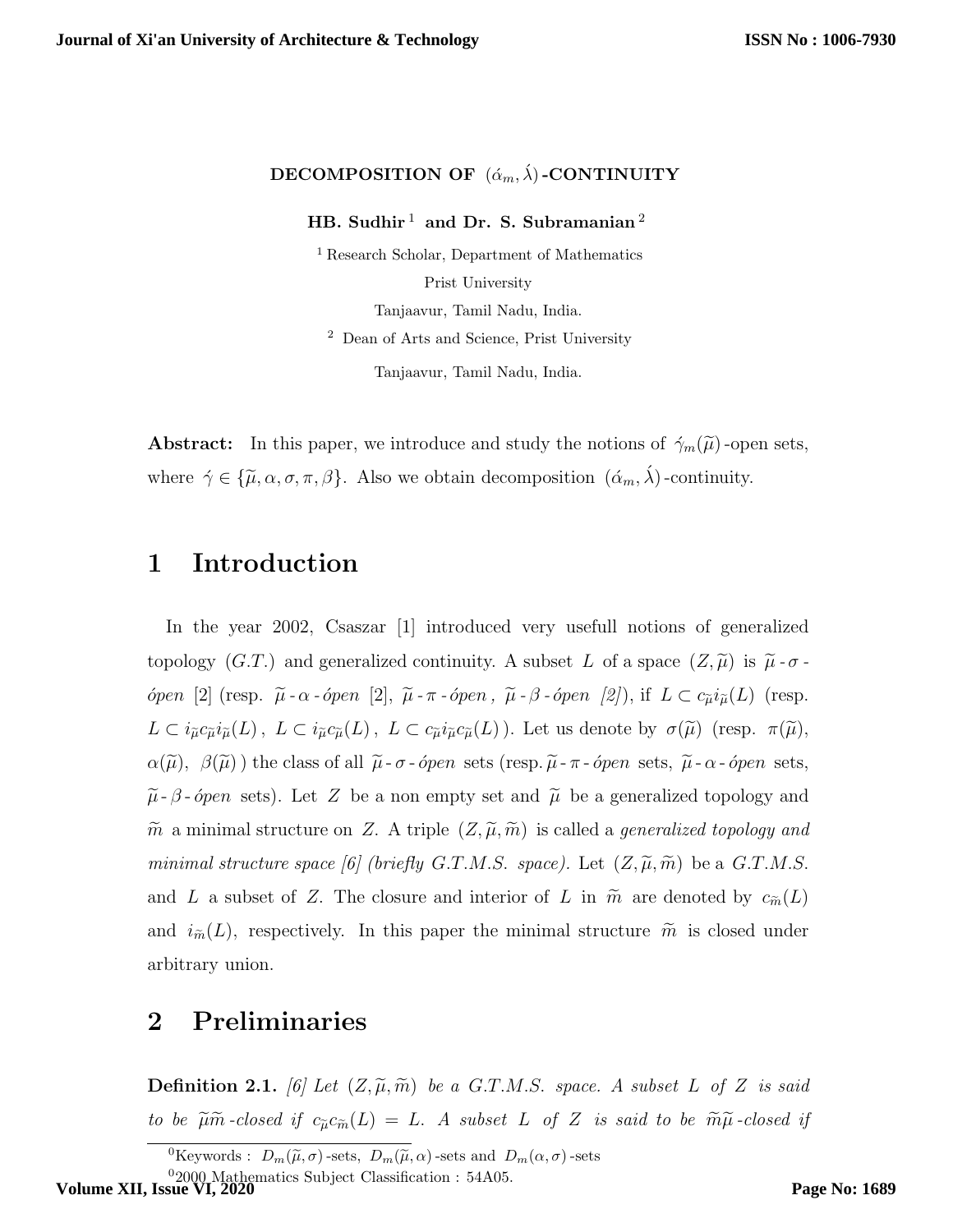$c_{\widetilde{m}}c_{\widetilde{\mu}}(L)=L.$ 

**Lemma 2.2.** [6] Let  $(Z, \widetilde{\mu}, \widetilde{m})$  be a G.T.M.S. space and  $L \subset Z$ . Then

1. L is  $\widetilde{\mu}\widetilde{m}$ -closed if and only if  $c_{\widetilde{m}}(L) = L$  and  $c_{\widetilde{\mu}}(L) = L$ .

2. L is  $\widetilde{m}\widetilde{\mu}$ -closed if and only if  $c_{\widetilde{m}}(L) = L$  and  $c_{\widetilde{\mu}}(L) = L$ .

**Definition 2.3.** [6] Let  $(Z, \tilde{\mu}, \tilde{m})$  be a G.T.M.S. A subset L of Z is said to be s-closed if  $c_{\tilde{\mu}}(L) = c_{\tilde{m}}(L)$ . A subset L of Z is said to be c-closed if  $c_{\tilde{\mu}}c_{\tilde{m}}(L) = c_{\tilde{m}}c_{\tilde{\mu}}(L)$ . The complement of s-closed (resp. c-closed) set is called s -open (resp. c -open) set.

**Proposition 2.4.** Let  $(Z, \tilde{\mu}, \tilde{m})$  be G.T.M.S, where  $\tilde{m}$  is closed under union. Then

- 1.  $L \subset M \subset Z$  implies  $i_{\widetilde{m}}(L) \subset i_{\widetilde{m}}(M)$ ,
- 2.  $i_{\widetilde{m}}(L) \subset L$ ,
- 3.  $i_{\widetilde{m}}(i_{\widetilde{m}}(L)) = i_{\widetilde{m}}(L),$
- 4.  $i_{\widetilde{m}}(L) = L$ , if  $L \in \widetilde{m}$ ,
- 5. L is  $\widetilde{m}$  -closed if and only if  $c_{\widetilde{m}}(L) = L$ .

Proof. (1) and (2) are evident.

3. By (2)  $i_{\tilde{m}}i_{\tilde{m}}(L) \subset i_{\tilde{m}}(L)$ . On the other hand if  $M \in \tilde{m}$  and  $M \subset L$  then  $M \subset i_{\tilde{m}}(L)$  by definition so that  $M \subset i_{\tilde{m}}i_{\tilde{m}}(L)$  by definition again, consequently  $i_{\tilde{m}}(L) \subset i_{\tilde{m}} i_{\tilde{m}}(L)$  and  $i_{\tilde{m}}(L) = i_{\tilde{m}} i_{\tilde{m}} A$ .

4. If  $L \in \widetilde{m}$ , then  $i_{\widetilde{m}}(L) = \bigcup \{F : F \subset m, F \subseteq L\} = L$ . Conversely, since  $\widetilde{m}$  is closed under arbitrary union, then  $i_{\tilde{m}}(L) \in \tilde{m}$ . It follows that  $L \in \tilde{m}$ .

5. If L is  $\tilde{m}$ -closed set, then  $Z - L \in \tilde{m}$ . By definition of  $i_{\tilde{m}}$ ,  $i_{\tilde{m}}(Z - L) = Z - L$ ,  $i_{\tilde{m}}(Z-L) = Z - c_{\tilde{m}}(L)$ . In consequence  $c_{\tilde{m}}(L) = L$ .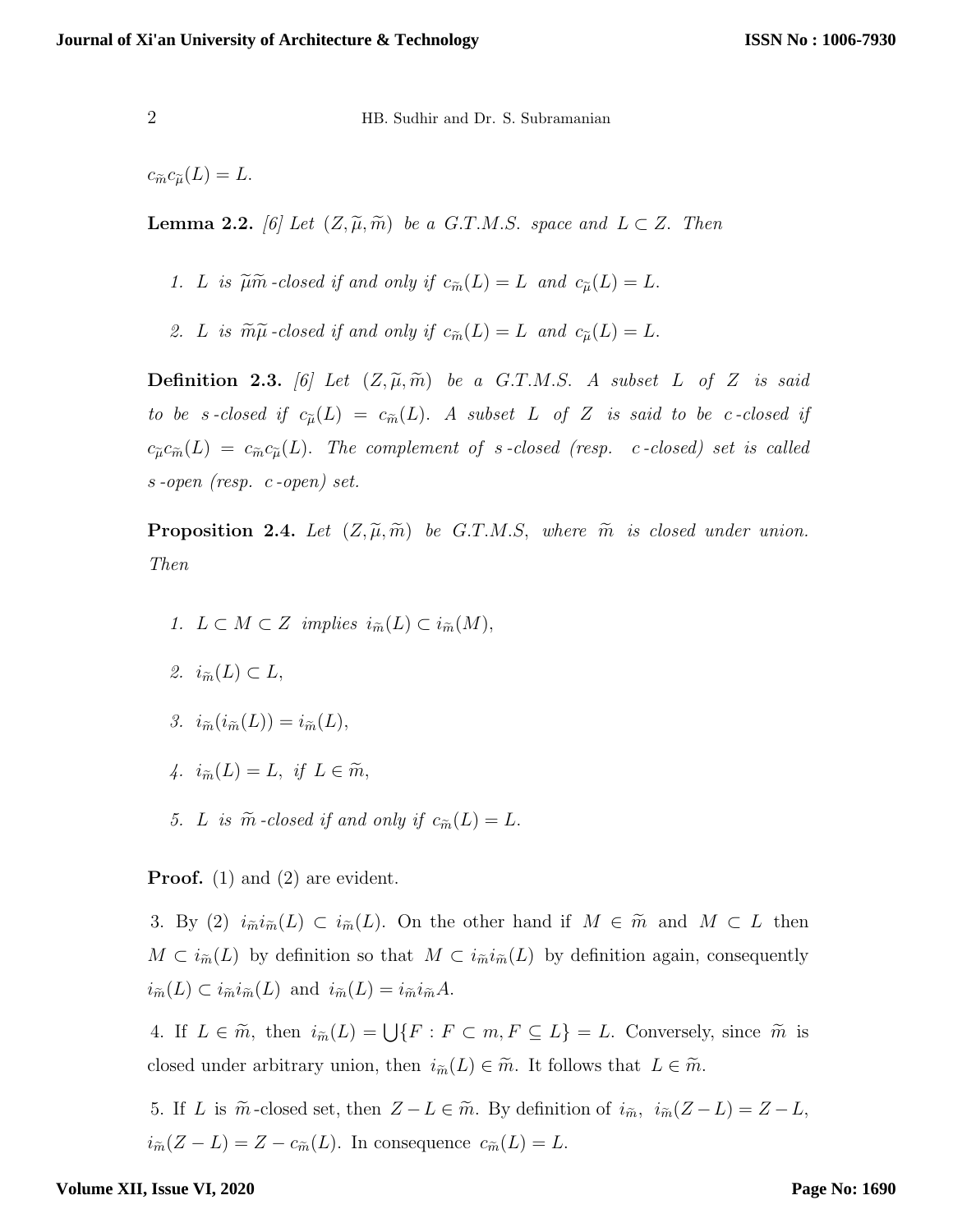Decomposition of  $(\dot{\alpha}_m, \dot{\lambda})$ -continuity 3

# 3  $\gamma_m(\widetilde{\mu})$ -open sets

**Definition 3.1.** A subset L of G.T.M.S.  $(Z, \widetilde{\mu}, \widetilde{m})$  is said to be

- 1.  $\widetilde{m}_{\widetilde{u}}$   $\alpha$  -open, if  $L \subset i_{\widetilde{m}} c_{\widetilde{u}} i_{\widetilde{m}}(L)$
- 2.  $\widetilde{m}_{\widetilde{u}}$   $\sigma$  -open, if  $L \subset c_{\widetilde{u}} i_{\widetilde{m}}(L)$
- 3.  $\widetilde{m}_{\widetilde{\mu}}$   $\pi$  -open, if  $L \subset i_{\widetilde{m}}c_{\widetilde{\mu}}(L)$
- 4.  $\widetilde{m}_{\widetilde{\mu}}$   $\beta$  -open, if  $L \subset c_{\widetilde{\mu}} i_{\widetilde{m}} c_{\widetilde{\mu}}(L)$ .

Let  $\tilde{\mu}$  be a generalized topology,  $\tilde{m}$  be a minimal structure on Z and  $\tilde{m}$  is closed under union. The element of  $(Z, \tilde{\mu}, \tilde{m})$  are called  $\tilde{m}_{\tilde{\mu}}$ -open sets. Let us denote  $\widetilde{\mu}_m(\widetilde{\mu})$  the class of all  $\widetilde{m}_{\widetilde{\mu}}$ -open sets,  $\alpha_{\widetilde{m}}(\widetilde{\mu})$  the class of all  $\widetilde{m}_{\widetilde{\mu}}$ - $\alpha$ -open sets by  $\sigma_{\widetilde{m}}(\widetilde{\mu})$  that of all  $\widetilde{m}_{\widetilde{\mu}}$  -  $\sigma$  -open by  $\pi_{\widetilde{m}}(\widetilde{\mu})$  that of all  $\widetilde{m}_{\widetilde{\mu}}$  -  $\pi$  -open sets, by  $\beta_{\widetilde{m}}(\widetilde{\mu})$  that of all  $\widetilde{m}_{\widetilde{\mu}}$  -  $\beta$  -open sets.

**Remark 3.2.** The notions of  $\tilde{\mu}$ - $\alpha$ -open (resp.  $\tilde{\mu}$ - $\sigma$ -open,  $\tilde{\mu}$ - $\pi$ -open,  $\tilde{\mu}$ - $\beta$ open) and  $\widetilde{m}_{\widetilde{\mu}}$  -  $\alpha$  -open (resp.  $\widetilde{m}_{\widetilde{\mu}}$  -  $\sigma$  -open,  $\widetilde{m}_{\widetilde{\mu}}$  -  $\pi$  -open,  $\widetilde{m}_{\widetilde{\mu}}$  -  $\beta$  -open) sets are independent.

Example 3.3. Let  $Z = \mathbb{R}$  be the set of all real numbers,  $\widetilde{\mu} = \{\emptyset, \mathbb{Q}\}$  and  $\widetilde{m} = \{\emptyset, \mathbb{Q}, \mathbb{R}\},\$  where  $\mathbb{Q}$  is set of all rational numbers. Then  $L = \{\mathbb{Q} \cup \sqrt{\mathbb{Q}}\}$ 2} is  $\widetilde{m}_{\widetilde{\mu}}$  -  $\alpha$  -open but not  $\widetilde{\mu}$  -  $\alpha$  -open.

Example 3.4. Let  $Z = \mathbb{R}$  be the set of all real numbers,  $\widetilde{\mu} = {\emptyset, \mathbb{Q}}$  and  $\widetilde{m} = \{\emptyset, \mathbb{R} - \mathbb{Q}, \mathbb{R}\},\$  where  $\mathbb{Q}$  is set of all rational numbers and  $\mathbb{R} - \mathbb{Q}$  is set of all irrational numbers. Then  $L = \mathbb{Q}$  is  $\tilde{\mu}$ - $\alpha$ -open but not  $\tilde{m}_{\tilde{\mu}}$ - $\alpha$ -open and  $B = \mathbb{R} - \mathbb{Q}$  is  $\widetilde{m}_{\widetilde{\mu}}$  -  $\pi$  -open but not  $\widetilde{\mu}$  -  $\pi$  -open.

Example 3.5. Let  $Z = \mathbb{R}$  be the set of all real numbers,  $\widetilde{\mu} = \{\emptyset, \mathbb{R} - \mathbb{Q}\}\$  and  $\widetilde{m} = \{ \emptyset, \mathbb{Q} \cup \sqrt{2}, \mathbb{R} \},$  where  $\mathbb{Q}$  is set of all rational numbers and  $\mathbb{R} - \mathbb{Q}$  is set of all irrational numbers. Then  $L = \mathbb{Q} \cup \sqrt{2}$ 2 is  $\widetilde{m}_{\widetilde{\mu}}$  -  $\sigma$  -open but not  $\widetilde{\mu}$  -  $\sigma$  -open.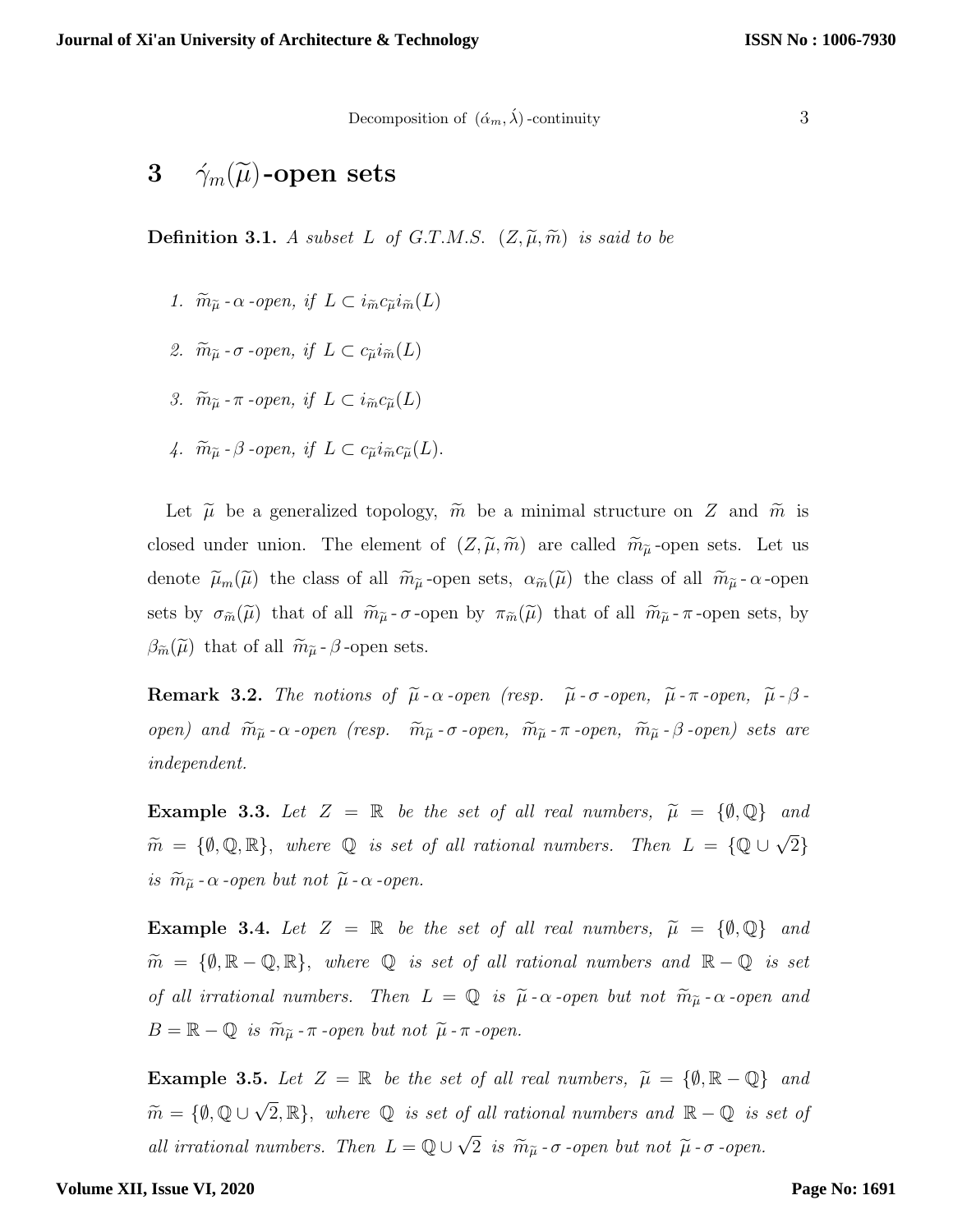Example 3.6. Let  $Z = \mathbb{R}$  be the set of all real numbers,  $\widetilde{\mu} = \{\emptyset, \mathbb{R} - \mathbb{Q}, \mathbb{Q}, \mathbb{R}\}$ and  $\widetilde{m} = \{\emptyset, \mathbb{R} - \mathbb{Q}, \mathbb{R}\},\$  where  $\mathbb{Q}$  is set of all rational numbers and  $\mathbb{R} - \mathbb{Q}$  is set of all irrational numbers. Then  $L = \mathbb{Q}$  is  $\tilde{\mu}$ - $\pi$ -open (resp.  $\tilde{\mu}$ - $\beta$ -open) but not  $\widetilde{m}_{\widetilde{\mu}}$  -  $\pi$  -open (resp.  $\widetilde{m}_{\widetilde{\mu}}$  -  $\beta$  -open).

Example 3.7. Let  $Z = \mathbb{R}$  be the set of all real numbers,  $\tilde{\mu} = \{\emptyset, \mathbb{R} - \mathbb{Q}\}\$  and  $\widetilde{m} \ = \ \{\emptyset, \mathbb{Q}, \mathbb{R}\}, \ \ where \ \ \mathbb{Q} \ \ is \ set \ of \ all \ rational \ numbers \ and \ \ \mathbb{R} - \mathbb{Q} \ \ is \ set \ of \ all \$ irrational numbers. Then  $L = \mathbb{R} - \mathbb{Q}$  is  $\tilde{\mu}$ - $\sigma$ -open but not  $\tilde{m}_{\tilde{\mu}}$ - $\sigma$ -open.

Example 3.8. Let  $Z = \mathbb{R}$  be the set of all real numbers,  $\widetilde{\mu} = \{ \emptyset, \mathbb{R} - \mathbb{Q} - \mathbb{R} \}$  $\sqrt{2}, \mathbb{R} - \mathbb{Q}$  and  $\widetilde{m} = \{ \emptyset, \mathbb{Q} \cup \sqrt{2}, \mathbb{R} \},$  where  $\mathbb{Q}$  is set of all rational numbers and  $\mathbb{R} - \mathbb{Q}$  is set of all irrational numbers. Then  $L = \mathbb{Q} \cup \sqrt{Q}$ 2 is  $\widetilde{m}_{\widetilde{\mu}}$  -  $\beta$  -open but not  $\widetilde{\mu}$  -  $\beta$  -open.

**Theorem 3.9.** For a generalized topology and minimal structure space  $(Z, \tilde{\mu}, \tilde{m})$ , we have

- 1.  $\alpha_m(\widetilde{\mu}) \subset \sigma_m(\widetilde{\mu}) \subset \beta_m(\widetilde{\mu})$
- 2.  $\alpha_m(\widetilde{\mu}) \subset \pi_{\widetilde{m}}(\widetilde{\mu}) \subset \beta_m(\widetilde{\mu})$

## Proof.

- 1. Clearly,  $i_{\widetilde{m}}(c_{\widetilde{u}}(i_{\widetilde{m}}(L))) \subset c_{\widetilde{u}}(i_{\widetilde{m}}(L)) \subset c_{\widetilde{u}}(i_{\widetilde{m}}(c_{\widetilde{u}}(L)))$
- 2. Clearly,  $i_{\widetilde{m}}(c_{\widetilde{u}}(i_{\widetilde{m}}(L))) \subset i_{\widetilde{m}}c_{\widetilde{u}}(L)) \subset c_{\widetilde{u}}(i_{\widetilde{m}}(c_{\widetilde{u}}(L))).$

Remark 3.10. The following Examples shows that the converese of Theorem 3.9 need not be true.

Example 3.11. Let  $Z = \{ \varsigma_1, \varsigma_2, \varsigma_3, \varsigma_4, \varsigma_5 \}, \ \widetilde{\mu} = \{ \emptyset, \{ \varsigma_1 \}, \{ \varsigma_2 \}, \{ \varsigma_3 \}, \{ \varsigma_1, \varsigma_2 \}, \$  ${\varsigma_1, \varsigma_3}, {\varsigma_2, \varsigma_3}, {\varsigma_1, \varsigma_2, \varsigma_3}, {\varsigma_1, \varsigma_3, \varsigma_4}, {\varsigma_2, \varsigma_3, \varsigma_4}, {\varsigma_1, \varsigma_2, \varsigma_4}, {\varsigma_1, \varsigma_2, \varsigma_3, \varsigma_4}$  and  $\widetilde{m} =$  $\{\emptyset, \{\varsigma_1, \varsigma_2\}, \{\varsigma_1, \varsigma_3\}, \{\varsigma_1, \varsigma_2, \varsigma_3\}, \{\varsigma_2, \varsigma_3, \varsigma_4, \varsigma_5\}, Z\}.$  L =  $\{\varsigma_1, \varsigma_4\}$  is  $\widetilde{m}_{\widetilde{\mu}}$  -  $\sigma$  -open but not  $\widetilde{m}_{\widetilde{\mu}}$  -  $\alpha$  -open.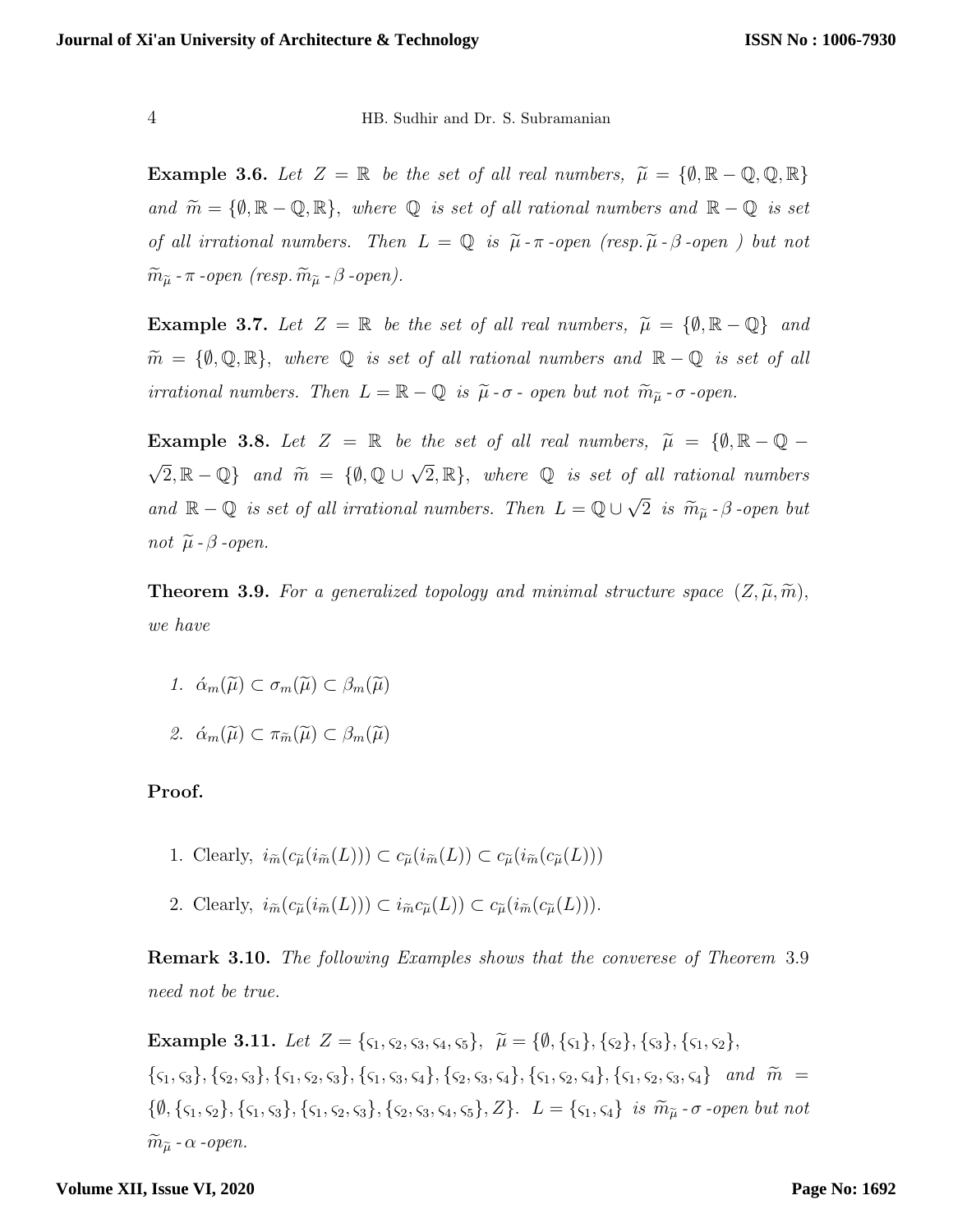### Decomposition of  $(\dot{\alpha}_m, \dot{\lambda})$ -continuity 5

**Example 3.12.** Let  $Z = \mathbb{R}$  be the set of all real numbers,  $\widetilde{\mu} = \{ \emptyset, \mathbb{R} - \mathbb{Q} - \sqrt{\frac{\mu^2}{2}} \}$ 2} and  $\widetilde{m} = \{\emptyset, \mathbb{Q}, \mathbb{R}\},\$  where  $\mathbb{Q}$  is set of all rational numbers and  $\mathbb{R} - \mathbb{Q}$  is set of all irrational numbers. Then  $L = \mathbb{R} - \mathbb{Q}$  is  $\widetilde{m}_{\widetilde{\mu}}$  -  $\pi$  -open but not  $\widetilde{m}_{\widetilde{\mu}}$  -  $\alpha$  -open.

**Example 3.13.** Let  $Z = \mathbb{R}$  be the set of all real numbers,  $\widetilde{\mu} = \{\emptyset, \mathbb{R} - \mathbb{Q}\}\$  and  $\widetilde{m} = \{\emptyset, \mathbb{R} - \mathbb{Q}, \mathbb{R}\},\$  where  $\mathbb{Q}$  is set of all rational numbers and  $\mathbb{R} - \mathbb{Q}$  is set of all irrational numbers. Then  $L = \mathbb{Q}$  is  $\widetilde{m}_{\widetilde{\mu}}$  -  $\beta$  -open but not  $\widetilde{m}_{\widetilde{\mu}}$  -  $\pi$  -open and  $B = \mathbb{Q} \cup \sqrt{2}$ 2 is  $\widetilde{m}_{\widetilde{\mu}}$  -  $\beta$  -open but not  $\widetilde{m}_{\widetilde{\mu}}$  -  $\sigma$  -open(resp.  $\widetilde{m}_{\widetilde{\mu}}$  -  $\alpha$  -open).

**Theorem 3.14.** Let  $(Z, \tilde{\mu}, \tilde{m})$  be a G.T.M.S. space and  $L \subset X$ . Then the following are equvalent.

- 1. L is  $\widetilde{m}_{\widetilde{\mu}}$   $\alpha$  -open
- 2. L is  $\widetilde{m}_{\widetilde{\mu}}$   $\sigma$  -open and  $\widetilde{m}_{\widetilde{\mu}}$   $\pi$  -open.

**Proof.** (1)  $\Rightarrow$  (2). Let L is  $\widetilde{m}_{\widetilde{\mu}}$  -  $\alpha$  -open. Then by Theorem 3.9, L is  $\widetilde{m}_{\widetilde{\mu}}$  -  $\sigma$  -open and  $\widetilde{m}_{\widetilde{\mu}}$  -  $\pi$  -open.

(2)  $\Rightarrow$  (1). Let L is  $\widetilde{m}_{\widetilde{\mu}} \cdot \sigma$ -open and  $\widetilde{m}_{\widetilde{\mu}} \cdot \pi$ -open. Then  $L \subset i_{\widetilde{m}} c_{\widetilde{\mu}}(L) \subset$  $i_{\tilde{m}}c_{\tilde{\mu}}c_{\tilde{\mu}}i_{\tilde{m}}(L) = i_{\tilde{m}}c_{\tilde{\mu}}i_{\tilde{m}}(L)$ . Hence L is  $\tilde{m}_{\tilde{\mu}}$ - $\alpha$ -open.

**Remark 3.15.** The notions of  $\widetilde{m}_{\widetilde{\mu}}$  -  $\sigma$  -open and  $\widetilde{m}_{\widetilde{\mu}}$  -  $\pi$  -open are independent.

Example 3.16. Let  $Z = \{\zeta_1, \zeta_2, \zeta_3, \zeta_4, \zeta_4\}, \ \tilde{\mu} = \{\emptyset, \{\zeta_1\}, \{\zeta_2\}, \{\zeta_3\}, \{\zeta_1, \zeta_2\}, \{\zeta_1, \zeta_3\},\}$  $\{\zeta_2,\zeta_3\},\{\zeta_1,\zeta_2,\zeta_3\},\{\zeta_1,\zeta_3,\zeta_4\},\{\zeta_2,\zeta_3,\zeta_4\},\{\zeta_1,\zeta_2,\zeta_3,\zeta_4\}$  and  $\widetilde{m} = \{\emptyset,$  $\{\zeta_1, \zeta_2\}, \{\zeta_1, \zeta_3\}, \{\zeta_1, \zeta_2, \zeta_3\}, \{\zeta_2, \zeta_3, \zeta_4, \zeta_5\}, Z\}.$   $L = \{\zeta_1, \zeta_4\}$  is  $\widetilde{m}_{\widetilde{\mu}}$  -  $\sigma$  -open but not  $\widetilde{m}_{\widetilde{\mu}}$  -  $\pi$  -open.

Example 3.17. Let  $Z = \mathbb{R}$  be the set of all real numbers,  $\widetilde{\mu} = \{\emptyset, \mathbb{R} - \mathbb{Q}\}\$  and  $\widetilde{m} = \{\emptyset, \mathbb{R}-\mathbb{Q}, \mathbb{R}\}, \ where \ \mathbb{Q} \ \ is \ set \ of \ all \ rational \ numbers \ and \ \mathbb{R}-\mathbb{Q} \ \ is \ set \ of \ all \$ irrational numbers. Then  $L = \mathbb{Q} \cup \sqrt{\mathbb{Q}}$ 2 is  $\widetilde{m}_{\widetilde{\mu}}$  -  $\pi$  -open but not  $\widetilde{m}_{\widetilde{\mu}}$  -  $\sigma$  -open.

**Theorem 3.18.** If  $L \subset Z$  is  $\widetilde{m}_{\widetilde{\mu}} \cdot \sigma$  -open if and only if  $c_{\widetilde{\mu}}(L) = c_{\widetilde{\mu}} i_{\widetilde{m}}(L)$ .

**Proof.** Let a subset L of Z is  $\widetilde{m}_{\widetilde{\mu}} \cdot \sigma$ -open. Then  $L \subset c_{\widetilde{\mu}} i_{\widetilde{m}}(L)$ . Now **Volume XII, Issue**  $\widehat{\mathbf{v}_1}$ **,**  $\widehat{\mathbf{z}}$ **020** $\widehat{i}$ m $(L) = c_{\widetilde{\mu}} i_{\widetilde{m}}(L)$ . Always  $c_{\widetilde{\mu}} i_{\widetilde{m}}(L) \subset c_{\widetilde{\mu}}(L)$ . Hence  $c_{\widetilde{\mu}}(L) = c_{\widetilde{\mu}} i_{\widetilde{m}}(L)$ .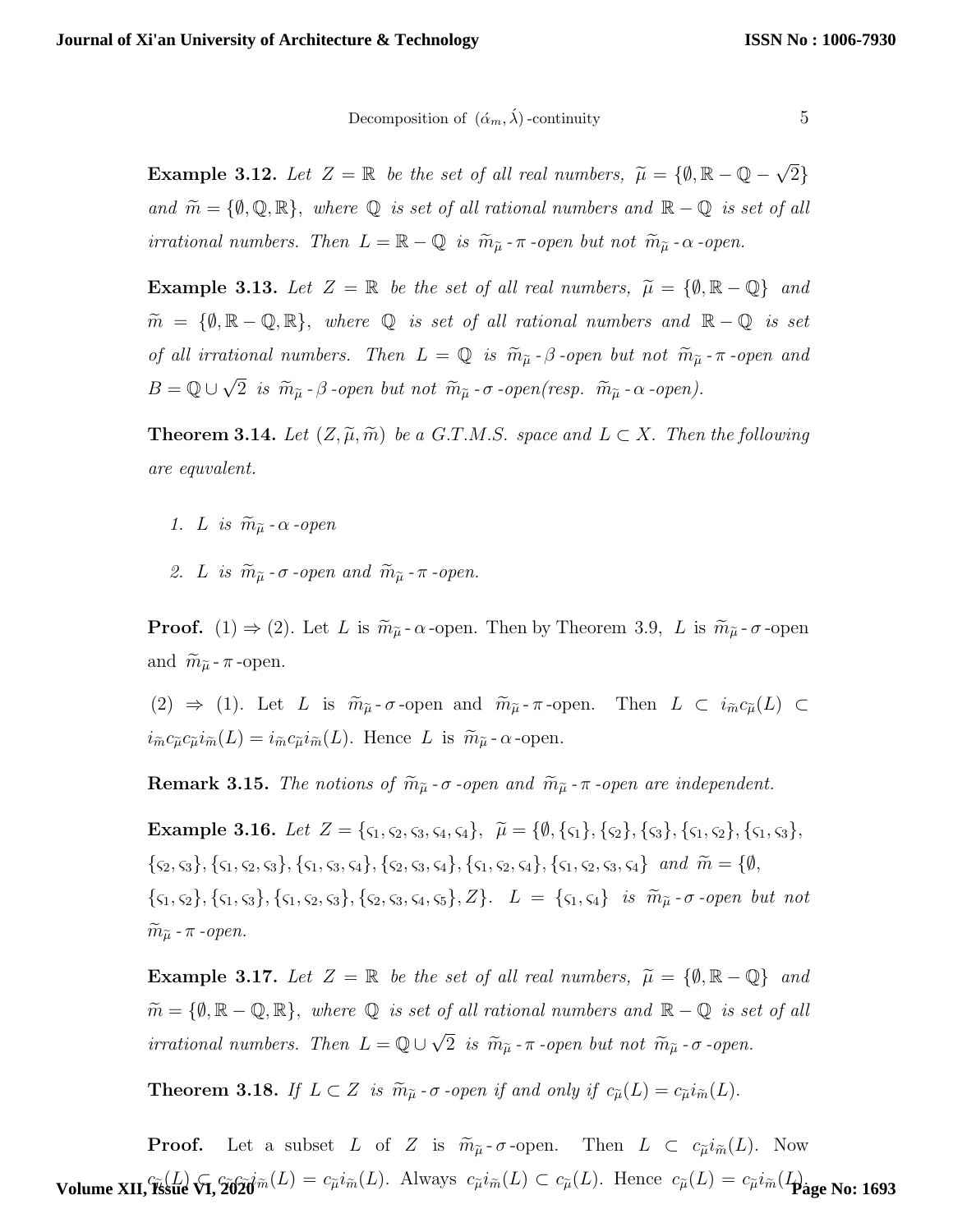Conversely, let  $c_{\tilde{\mu}}(L) = c_{\tilde{\mu}} i_{\tilde{m}}(L)$ . Then  $L \subset c_{\tilde{\mu}}(L) = c_{\tilde{\mu}} i_{\tilde{m}}(L)$ . Hence L is  $\tilde{m}_{\tilde{\mu}} \cdot \sigma$ open.

**Theorem 3.19.** If  $L \subset Z$  is both  $\tilde{\mu}$ -closed and  $\tilde{m}_{\tilde{\mu}}$ - $\pi$ -open, then it is  $\tilde{m}_{\tilde{\mu}}$ -open.

**Proof.** Let a subset L of Z is both  $\tilde{\mu}$ -closed and  $\tilde{m}_{\tilde{\mu}}$ - $\pi$ -open. Then L ⊂  $i_{\tilde{m}}c_{\tilde{\mu}}(L) = i_{\tilde{m}}(L)$ . Hence L is  $\tilde{m}_{\tilde{\mu}}$ -open.

**Theorem 3.20.** If  $L \subset Z$  is both  $\tilde{\mu}$ -closed and  $\tilde{m}_{\tilde{\mu}}$ - $\beta$ -open, then it is  $\tilde{m}_{\tilde{\mu}}$ - $\sigma$ open.

**Proof.** Let a subset L of Z is both  $\tilde{\mu}$ -closed and  $\tilde{m}_{\tilde{\mu}}$ - $\beta$ -open. Then L ⊂  $c_{\tilde{\mu}} i_{\tilde{m}} c_{\tilde{\mu}}(L) = c_{\tilde{\mu}} i_{\tilde{m}}(L)$ . Hence L is  $\tilde{m}_{\tilde{\mu}}$  -  $\sigma$  -open.

**Theorem 3.21.** If  $L \subset Z$  is both  $\widetilde{\mu}_m$  -closed and  $\widetilde{m}_{\widetilde{\mu}}$  - $\alpha$  -open, then it is  $\widetilde{m}_{\widetilde{\mu}}$  -open.

**Proof.** Let a subset L of Z is both  $\tilde{\mu}_m$ -closed and  $\tilde{m}_{\tilde{\mu}}$ - $\alpha$ -open. Then L ⊂  $i_{\tilde{m}}c_{\tilde{\mu}}i_{\tilde{m}}(L) \subset i_{\tilde{m}}c_{\tilde{\mu}}c_{\tilde{m}}(L) = i_{\tilde{m}}(L)$ . Hence L is  $\tilde{m}_{\tilde{\mu}}$ -open.

**Theorem 3.22.** If  $L \subset Z$  is both  $\tilde{\mu}_m$ -closed and  $\tilde{m}_{\tilde{\mu}}$ - $\beta$ -open, then it is  $\tilde{m}_{\tilde{\mu}}$ - $\sigma$ open.

**Proof.** Let a subset L of Z is both  $\tilde{\mu}_m$ -closed and  $\tilde{m}_{\tilde{\mu}}$ - $\beta$ -open. Then L ⊂  $c_{\tilde{\mu}} i_{\tilde{m}} c_{\tilde{\mu}}(L) = c_{\tilde{\mu}} i_{\tilde{m}}(L)$ . Hence L is  $\tilde{m}_{\tilde{\mu}}$  -  $\sigma$  -open.

**Theorem 3.23.** If  $L \subset Z$  is both  $\widetilde{\mu}_m$  -closed and  $\widetilde{m}_{\widetilde{\mu}}$  - $\pi$  -open, then it is  $\widetilde{m}_{\widetilde{\mu}}$  -open.

**Proof.** Let a subset L of Z is both  $\tilde{\mu}_m$ -closed and  $\tilde{m}_{\tilde{\mu}}$ - $\pi$ -open. Then L ⊂  $i_{\tilde{m}}c_{\tilde{\mu}}(L) = i_{\tilde{m}}(L)$ . Hence L is  $\tilde{m}_{\tilde{\mu}}$ -open.

**Theorem 3.24.** If  $L \subset Z$  is both s-open and  $\widetilde{m}_{\widetilde{\mu}}$  -  $\alpha$ -open, then it is  $\widetilde{\mu}$ - $\sigma$ -open.

**Proof.** Let a subset L of Z is both s-open and  $\widetilde{m}_{\widetilde{\mu}}$  -  $\alpha$ -open. Then  $L \subset c_{\widetilde{\mu}} i_{\widetilde{m}}(L)$  =  $c_{\tilde{\mu}}i_{\tilde{\mu}}(L)$ . Hence L is  $\tilde{\mu}$ - $\sigma$ -open.

**Theorem 3.25.** If  $L \subset Z$  is both  $\widetilde{m}_{\widetilde{\mu}}$  -closed and  $\widetilde{m}_{\widetilde{\mu}}$  - $\pi$  -open, then  $L = i_{\widetilde{m}} c_{\widetilde{\mu}}(L)$ .<br>**Page No: 1694**<br>**Page No: 1694**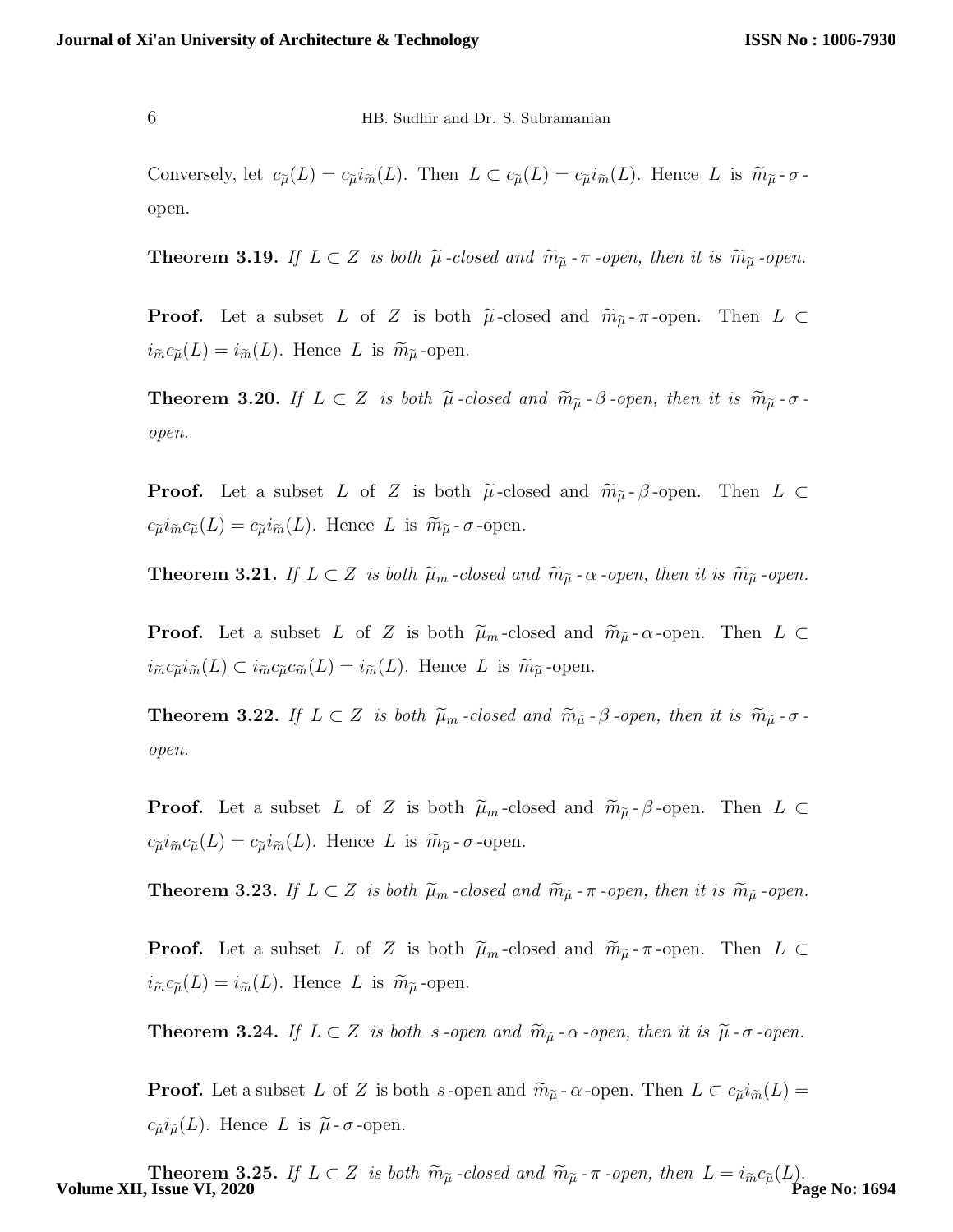Decomposition of 
$$
(\acute{\alpha}_m, \acute{\lambda})
$$
-continuity

**Proof.** Let a subset L of Z is both  $\widetilde{m}_{\widetilde{\mu}}$ -closed and  $\widetilde{m}_{\widetilde{\mu}}$ - $\pi$ -open. Then L ⊂  $i_{\tilde{m}}c_{\tilde{\mu}}(L)$  and  $c_{\tilde{m}}c_{\tilde{\mu}}(L) = L$ . Now  $i_{\tilde{m}}c_{\tilde{\mu}}(L) \subset c_{\tilde{m}}c_{\tilde{\mu}}(L) = L$ . Hence L is  $\tilde{m}_{\tilde{\mu}}$ -open.

**Theorem 3.26.** If  $L \subset Z$  is both  $\widetilde{\mu}_m$ -closed and  $\widetilde{m}_{\widetilde{\mu}}$ - $\sigma$ -open, then  $L = c_{\widetilde{\mu}} i_{\widetilde{m}}(L)$ .

**Proof.** Let a subset L of Z is both  $\tilde{\mu}_m$ -closed and  $\tilde{m}_{\tilde{\mu}}$ - $\sigma$ -open. Then L ⊂  $c_{\tilde{\mu}}i_{\tilde{m}}(L)$  and  $c_{\tilde{\mu}}c_{\tilde{m}}(L) = L$ . Now  $c_{\tilde{\mu}}i_{\tilde{m}}(L) \subset c_{\tilde{\mu}}c_{\tilde{m}}(L) = L$ . Hence  $L = c_{\tilde{\mu}}i_{\tilde{m}}(L)$ .

**Theorem 3.27.** If  $L \subset Z$  is both  $\tilde{\mu}$  -  $\sigma$  -open and s -open, then it is  $\tilde{m}_{\tilde{\mu}}$  -  $\sigma$  -open.

**Proof.** Let  $L \subset Z$  is both  $\tilde{\mu}$ - $\sigma$ -open and s-open, then it is  $\tilde{m}_{\tilde{\mu}}$ - $\sigma$ -open. Then  $L \subset c_{\tilde{\mu}} i_{\tilde{\mu}}(L)$  and  $i_{\tilde{\mu}}(L) = i_{\tilde{m}}(L)$ . Now  $L \subset c_{\tilde{\mu}} i_{\tilde{\mu}}(L) = c_{\tilde{\mu}} i_{\tilde{m}}(L)$ . Hence L is  $\tilde{m}_{\tilde{\mu}}$ - $\sigma$ open.

# 4 Decomposition of  $(\alpha_m, \lambda)$ -continuity

**Definition 4.1.** A map  $f : (Z, \widetilde{\mu}, \widetilde{m}) \to (Y, \widetilde{\lambda})$  is said to be  $(\alpha_m, \widetilde{\lambda})$ -continuous (resp.  $(\sigma_m, \acute{\lambda})$ -continuous,  $(\pi_{\widetilde{m}}, \acute{\lambda})$ -continuous,  $(\beta_m, \acute{\lambda})$ -continuous), if for each  $\acute{\lambda}$ -open set U in  $(Y, \acute{\lambda}), f^{-1}(U)$  is  $\widetilde{m}_{\widetilde{\mu}}$ - $\alpha$ -open (resp.  $\widetilde{m}_{\widetilde{\mu}}$ - $\sigma$ -open,  $\widetilde{m}_{\widetilde{\mu}}$ - $\pi$ -open,  $\widetilde{m}_{\widetilde{\mu}}$  -  $\beta$  -open) set in  $(Z, \widetilde{\mu}, \widetilde{m})$ .

**Theorem 4.2.** Every  $(\alpha_m, \lambda)$ -continuous is  $(\sigma_m, \lambda)$ -continuous but not conversely.

Proof. The proof is follows from Theorem 3.9.

Example 4.3.  $Z = Y = {\varsigma_1, \varsigma_2, \varsigma_3}, \tilde{\mu} = {\emptyset, {\varsigma_1}}, \tilde{m} = {\emptyset, {\varsigma_1}, \varsigma_2}, \text{ and}$  $\hat{\lambda} = \{\emptyset, \{\varsigma_2\}, \{\varsigma_2, \varsigma_3\}\}\.$  Then the identity function f is  $(\sigma_m, \hat{\lambda})$ -continuous but not  $(\acute{\alpha}_m, \acute{\lambda})$  -continuous.

**Theorem 4.4.** Every  $(\alpha_m, \lambda)$ -continuous is  $(\pi_{\widetilde{m}}, \lambda)$ -continuous but not conversely.

**Proof.** The proof is follows from Theorem 3.9.

Example 4.5. Let  $Z = \{\zeta_1, \zeta_2, \zeta_3\}, \ \tilde{\mu} = \{\emptyset, \{\zeta_1, \zeta_3\}, \{\zeta_2, \zeta_3\}, Z\}, \ \tilde{m} = \{\emptyset, \{\zeta_1\}, Z\}$ and  $\hat{\lambda} = \{\emptyset, \{\varsigma_1\}, \{\varsigma_2\}, \{\varsigma_1, \varsigma_2\}\}\$ . Then the identity function is  $(\pi_{\widetilde{m}}, \widetilde{\lambda})$ -continuous **Volume XII, İssue VI, 2026** continuous.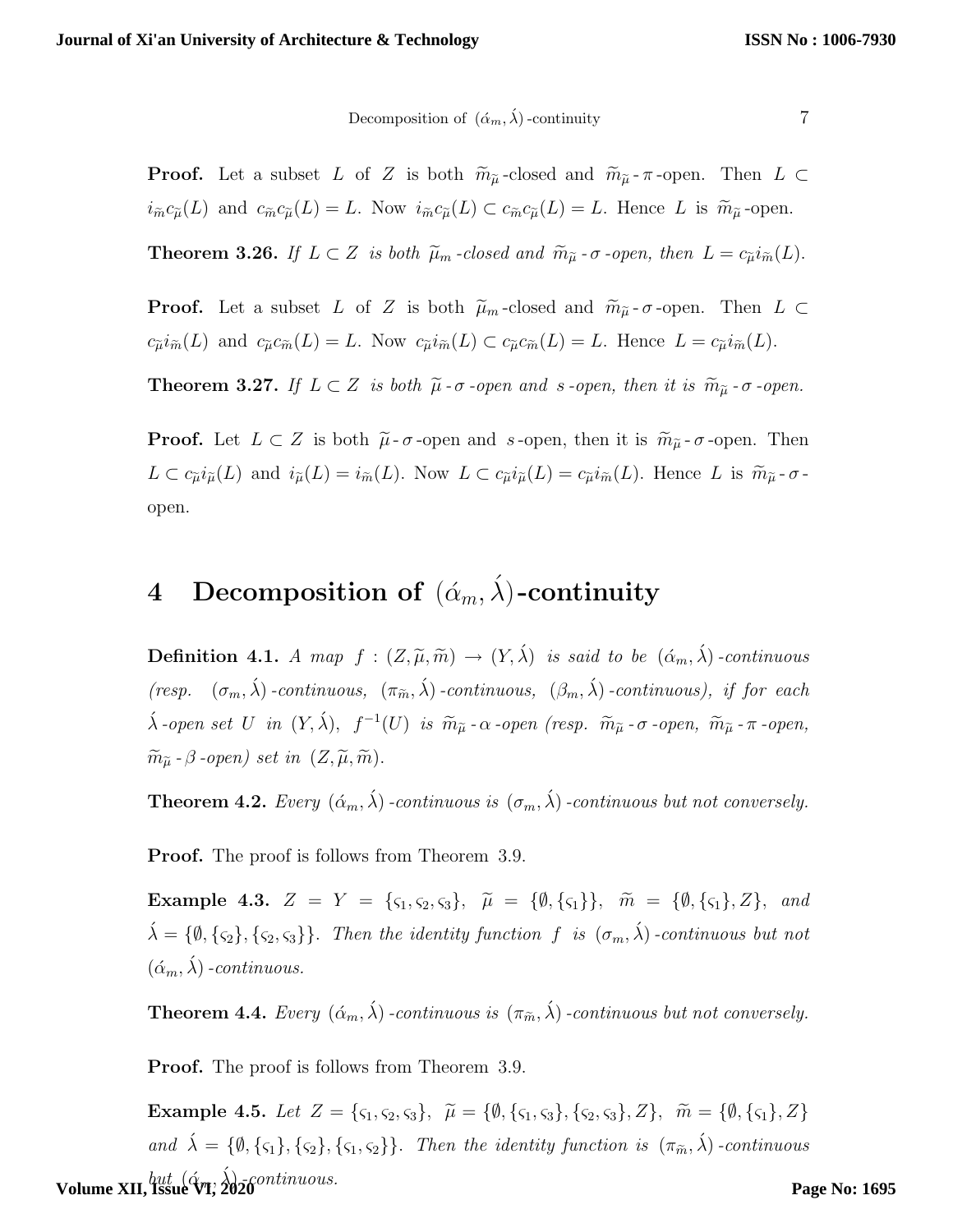**Theorem 4.6.** Every  $(\check{\alpha}_m, \acute{\lambda})$ -continuous (resp.  $(\sigma_m, \acute{\lambda})$ -continuous,  $(\pi_{\widetilde{m}}, \acute{\lambda})$ continuous) is  $(\beta_m, \hat{\lambda})$ -continuous but not conversely.

Proof. The proof is follows from Theorem 3.9.

Example 4.7. Let  $Z = Y = {\varsigma_1, \varsigma_2, \varsigma_3}, \tilde{\mu} = {\emptyset, {\varsigma_1}, {\varsigma_2}, {\varsigma_3}, \tilde{\varsigma_1}, \varsigma_2}, \ldots, \tilde{\varsigma_n} =$  $\{\emptyset, \{\varsigma_1\}, Z\}$  and  $\lambda = \{\emptyset, \{\varsigma_1, \varsigma_2\}, \{\varsigma_1, \varsigma_3\}, Y\}$ . Then the identity function f is  $(\beta_m, \hat{\lambda})$ -continuous but not  $(\sigma_m, \hat{\lambda})$ -continuous (resp. $(\pi_{\tilde{m}}, \hat{\lambda})$ -continuous,  $(\alpha_m, \hat{\lambda})$ continuous).

**Theorem 4.8.** A function  $f : (Z, \tilde{\mu}, \tilde{m}) \longrightarrow (Y, \lambda)$  is  $(\alpha_m, \lambda)$ -continuous if and only if it is both  $(\sigma_m, \acute{\lambda})$ -continuous and  $(\pi_{\widetilde{m}}, \acute{\lambda})$ -continuous.

Proof. The proof is follows from Theorem 3.14.

**Remark 4.9.** The notions of  $(\sigma_m, \hat{\lambda})$ -continuous and  $(\pi_{\tilde{m}}, \hat{\lambda})$ -continuous are independent.

Example 4.10. Let  $Z = W = \{\varsigma_1, \varsigma_2, \varsigma_3, \varsigma_4, \varsigma_4\}, \ \tilde{\mu} = \{\emptyset, \{\varsigma_1\}, \{\varsigma_2\}, \{\varsigma_3\}, \{\varsigma_1, \varsigma_2\},\}$  $\{\varsigma_1,\varsigma_3\},\{\varsigma_2,\varsigma_3\},\{\varsigma_1,\varsigma_2,\varsigma_3\},\{\varsigma_1,\varsigma_3,\varsigma_4\},\{\varsigma_2,\varsigma_3,\varsigma_4\},\{\varsigma_1,\varsigma_2,\varsigma_4\},\{\varsigma_1,\varsigma_2,\varsigma_3,\varsigma_4\},$  $\widetilde{m} = \{\emptyset, \{\varsigma_1, \varsigma_2\}, \{\varsigma_1, \varsigma_3\}, \{\varsigma_1, \varsigma_2, \varsigma_3\}, \{\varsigma_2, \varsigma_3, \varsigma_4, \varsigma_5\}, Z\}$  and  $\acute{\lambda} = \{\emptyset, \{\varsigma_1\}, \{\varsigma_2\}, \varsigma_3, \varsigma_4, \varsigma_5\}$  $\{\varsigma_{3}\}, \{\varsigma_{1}, \varsigma_{2}\}, \{\varsigma_{1}, \varsigma_{3}\}, \{\varsigma_{2}, \varsigma_{3}\}, \{\varsigma_{1}, \varsigma_{2}, \varsigma_{3}\}, \{\varsigma_{1}, \varsigma_{3}, \varsigma_{4}\}, \{\varsigma_{2}, \varsigma_{3}, \varsigma_{4}\}, \{\varsigma_{1}, \varsigma_{2}, \varsigma_{4}\},$  $\{\zeta_1, \zeta_2, \zeta_3, \zeta_4\}.$  Then the identity function f is  $(\sigma_m, \lambda)$ -continuous but not  $(\pi_{\widetilde{m}}, \lambda)$ continuous.

**Example 4.11.** Let  $Z = Y = \mathbb{R}$  be the set of all real numbers,  $\widetilde{\mu} = \widetilde{\lambda} = \{\emptyset, \mathbb{R} - \mathbb{Q}\}\$ and  $\widetilde{m} = \{\emptyset, \mathbb{R} - \mathbb{Q}, \mathbb{R}\},\$  where  $\mathbb{Q}$  is set of all rational numbers and  $\mathbb{R} - \mathbb{Q}$  is set of all irrational numbers. Then the identity function f is  $(\pi_{\widetilde{m}}, \acute{\lambda})$ -continuous but not  $(\sigma_m, \hat{\lambda})$ -continuous.

Acknowledgement: The authors wish to thank Dr.T.T.M. Kannan, Professor in Mechanics, Prist deemed to be University, Thanjavur, for his valuable support and encouragement.